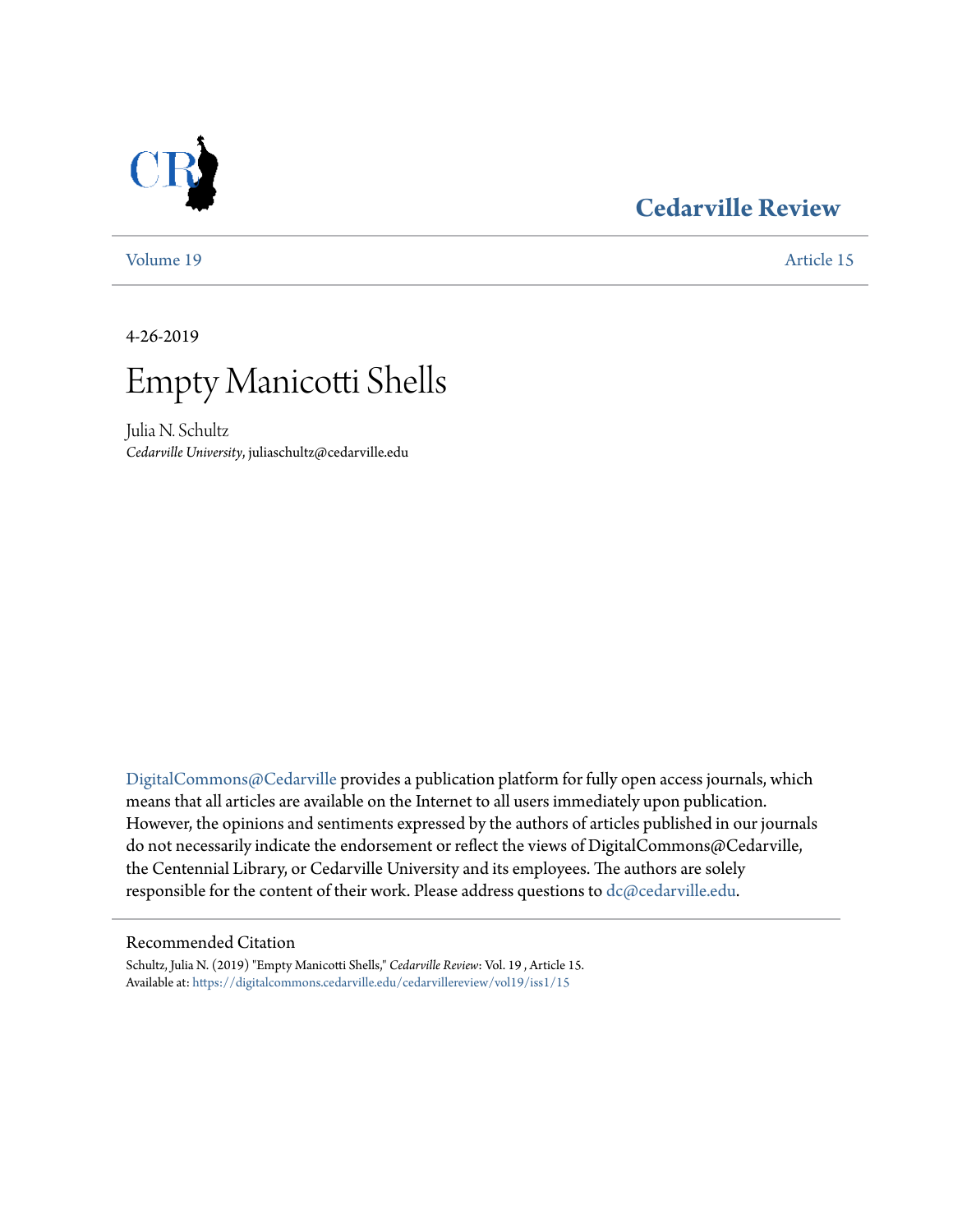## Empty Manicotti Shells

Browse the contents of [this issue](https://digitalcommons.cedarville.edu/cedarvillereview/vol19/iss1) of *Cedarville Review*.

## **Keywords**

Cedarville, creative writing, nonfiction, Julia Schultz

# **Creative Commons License**<br> **C** 000

This work is licensed under a [Creative Commons Attribution-Noncommercial-No Derivative Works 4.0](http://creativecommons.org/licenses/by-nc-nd/4.0/) [License.](http://creativecommons.org/licenses/by-nc-nd/4.0/)

Follow this and additional works at: [https://digitalcommons.cedarville.edu/cedarvillereview](https://digitalcommons.cedarville.edu/cedarvillereview?utm_source=digitalcommons.cedarville.edu%2Fcedarvillereview%2Fvol19%2Fiss1%2F15&utm_medium=PDF&utm_campaign=PDFCoverPages)

Part of the <u>[Nonfiction Commons](http://network.bepress.com/hgg/discipline/1152?utm_source=digitalcommons.cedarville.edu%2Fcedarvillereview%2Fvol19%2Fiss1%2F15&utm_medium=PDF&utm_campaign=PDFCoverPages)</u>

This nonfiction is available in Cedarville Review: [https://digitalcommons.cedarville.edu/cedarvillereview/vol19/iss1/15](https://digitalcommons.cedarville.edu/cedarvillereview/vol19/iss1/15?utm_source=digitalcommons.cedarville.edu%2Fcedarvillereview%2Fvol19%2Fiss1%2F15&utm_medium=PDF&utm_campaign=PDFCoverPages)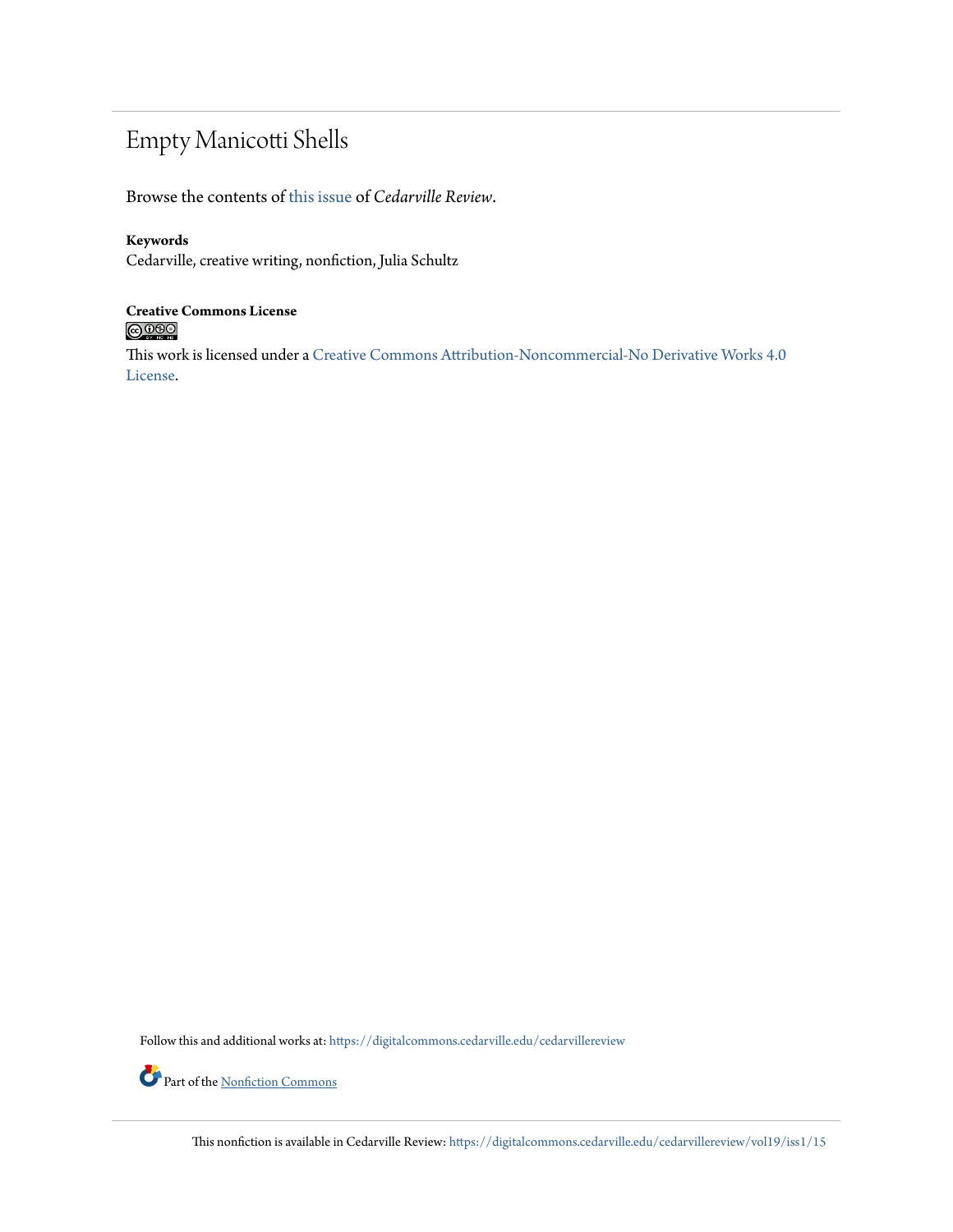### Nonfiction

# **EMPTY MANICOTTI SHELLS**

## JULIA SCHULTZ

Eggs, flour, salt. The three ingredients to make the perfect manicotti shell. Manicotti was the trade mark of our Sicilian Christmas celebrations. I'm four and I know I'll be making manicotti one day. My grandmother smiled at me while she filled the stainless-steel ladle just to the brim and slowly released its contents onto the hot griddle. She dumps the mix out and uses the smoothed bottom to evenly distribute the batter. Ten seconds then fip.

If the shells are smooth, the batter is good. If the shells are shriveled, the batter is bad.

She picks the crêpe up with her hands, having lost all sense of heat in her pointer finger and thumb. She stacks it onto the wide red dinner plate. Seventy-five smooth shells later she covers the still warm crêpes with Costco brand plastic wrap and brings them outside to rest on our glass patio table. It's always cold enough for an outside fridge at Christmas time.

My grandmother completes this picture.

Ricotta cheese, cubed mozzarella, eggs, oregano, salt. Five ingredients to make the